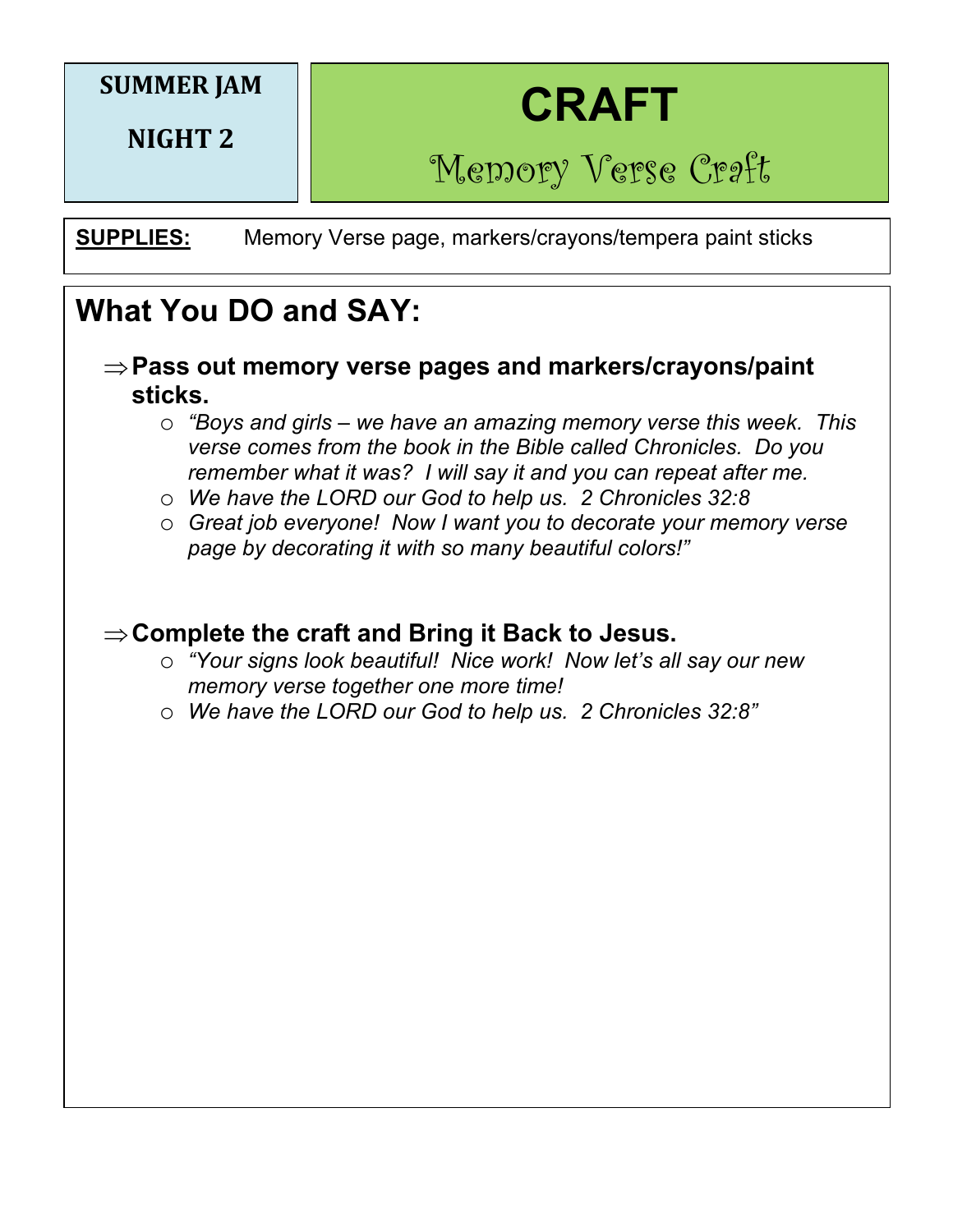## **SUMMER JAM**

**NIGHT 2** 

# **ACTIVITY**

Follow the Leader

**SUPPLIES:** No Supplies Needed

# **What You DO and SAY:**

#### $\Rightarrow$  Have children stand around you in the center of the room.

o *"God asked Joshua to lead the people. Joshua hopped to it and did what God said. It is important to listen to God. Let's see how good your listening ears are. Are you ready?"*

#### $\Rightarrow$  Begin doing movements.

o *"I am going to do some movements. If I use the words, 'I say,' before I move, then you should do the movement, too! If I don't use the words, 'I say,' then don't do the movement. Only move if I say."*

#### $\Rightarrow$  **Continue as long as children are interested. Complete activity and then Bring it Back to Jesus**

- o *"Nice work! You are awesome listeners. You can use those listening ears to listen to God. We should always listen to God!*
- o *Sometimes God asks us to do hard things, but he will always there to help us!*
- o *Who helps you do big things? God helps me do big things."*